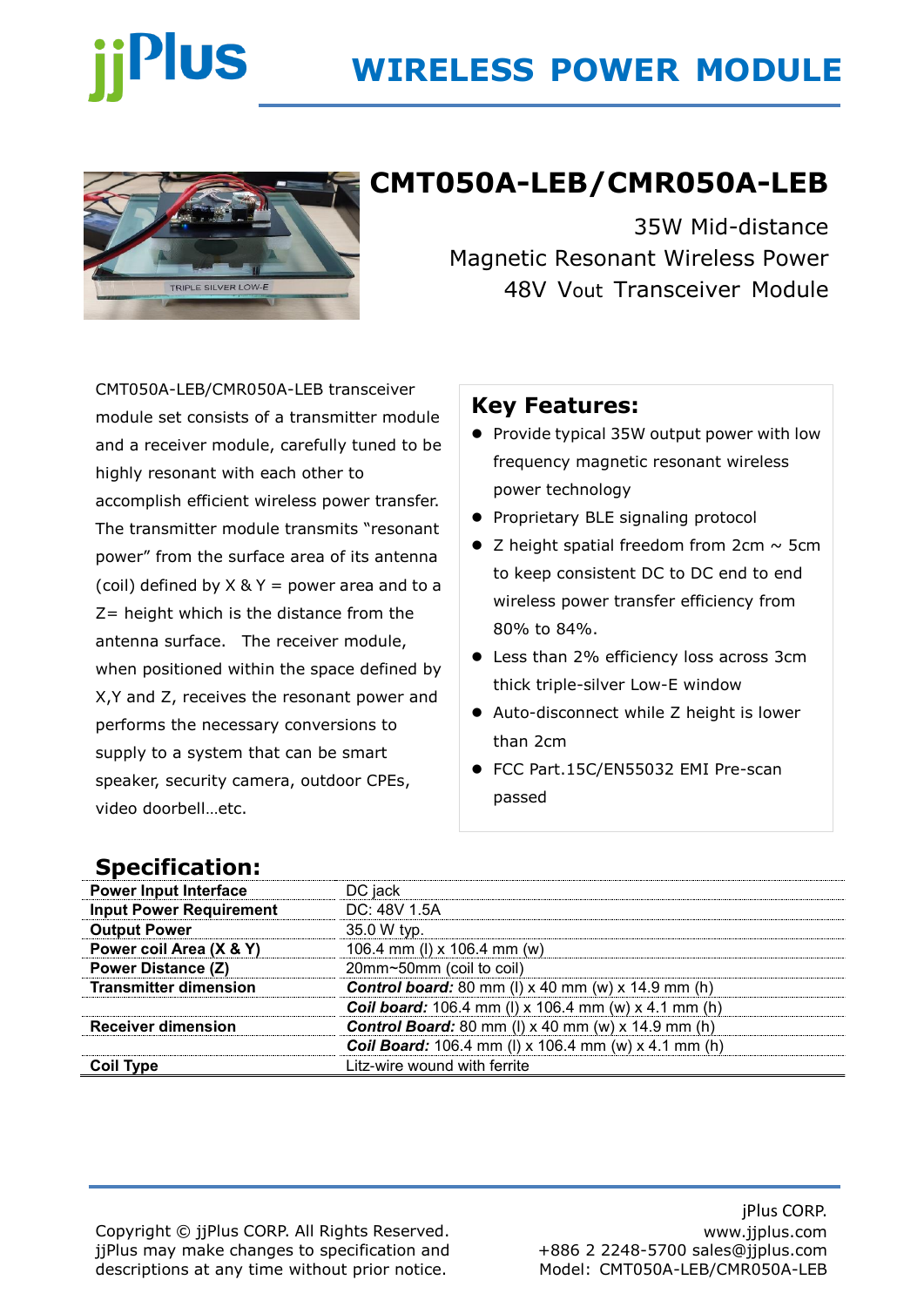

## **Electrical Specification:**

| <b>Characteristics</b>             | <b>Condition</b>                       | Min. | Typ. | Max. | <b>Units</b> |
|------------------------------------|----------------------------------------|------|------|------|--------------|
| Input voltage                      |                                        | 46   | 48   | 50   | Volt         |
| <b>Rated input current</b>         |                                        |      |      | 1.5  | Amp          |
| <b>PRU Output</b>                  |                                        |      | 35   |      | Watt         |
| <b>Operating Frequency</b>         |                                        |      | 125  |      | <b>KHz</b>   |
| (Centered)                         | System DC-DC efficiency<br>(PTU & PRU) |      | 83   |      | %            |
|                                    | PRU efficiency                         |      | 90   |      | %            |
| <b>Over Power Protection</b>       | PRU output power                       |      | 100  |      | Watt         |
| <b>Over Temperature protection</b> |                                        |      |      | 90   | °C           |

## **Environmental Specification:**

#### ⚫ **Operating Condition:**

| Temperature range: | $-20^{\circ}$ C ~ +50 $^{\circ}$ C |
|--------------------|------------------------------------|
| Humidity:          | $10\%$ ~ 90 %                      |

#### ⚫ **Storage Condition:**

| Temperature range: | $-40^{\circ}$ C ~ +70 $^{\circ}$ C |
|--------------------|------------------------------------|
| Humidity:          | $10\%$ ~ 90 %                      |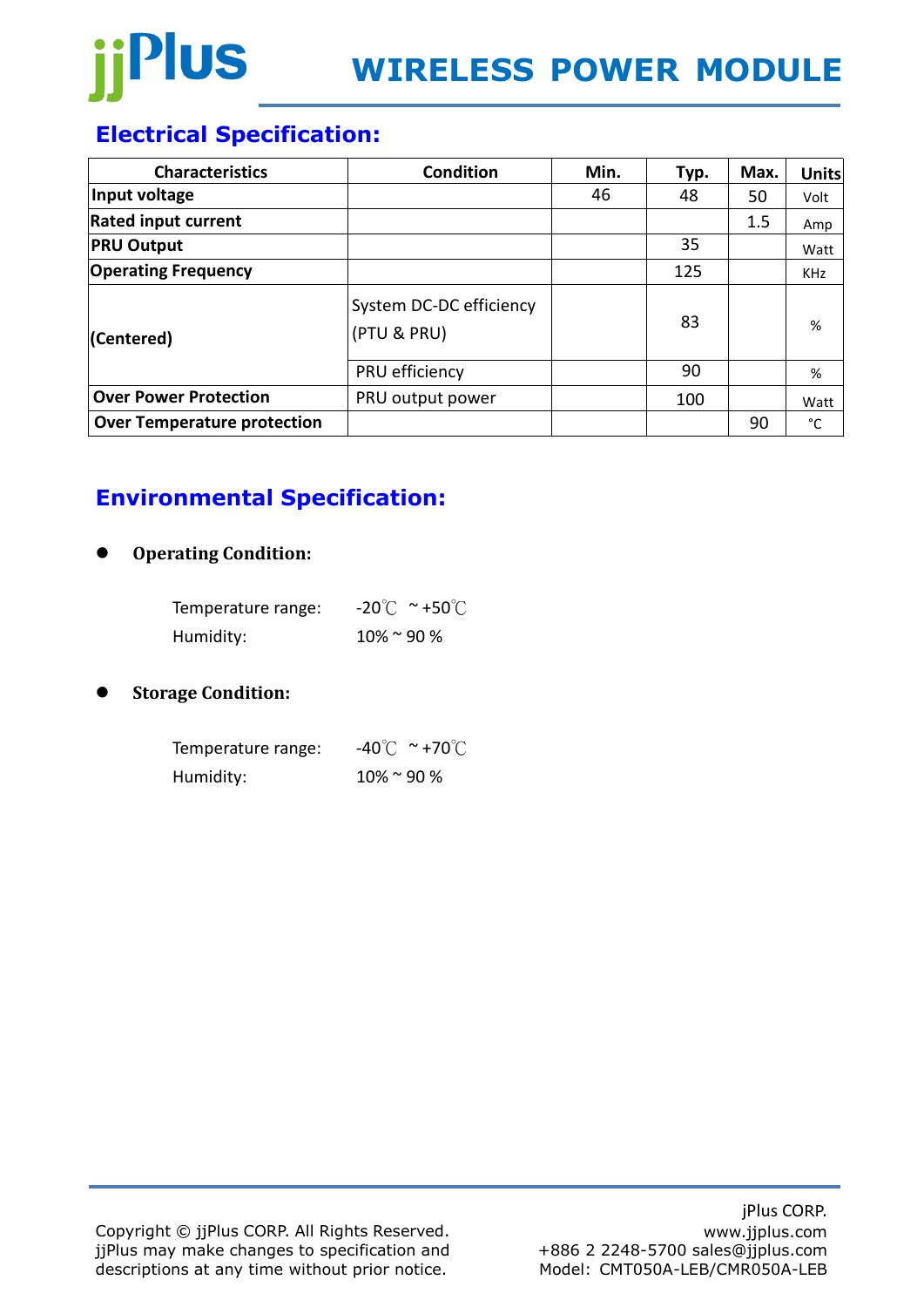# Plus

# **WIRELESS POWER MODULE**

## **Mechanical Specification:**

**PTU Control Board Dimension** 80 mm (I) x 40 mm (w) x 14.9 mm (h)





**PRU Control Board Dimension** 80 mm (I) x 40 mm (w) x 14.9 mm (h)





**PTU Coil Board Dimension** 106.4 mm (l) x 106.4 mm (w) x 4.1 mm (h)



Copyright © jjPlus CORP. All Rights Reserved. jjPlus may make changes to specification and descriptions at any time without prior notice.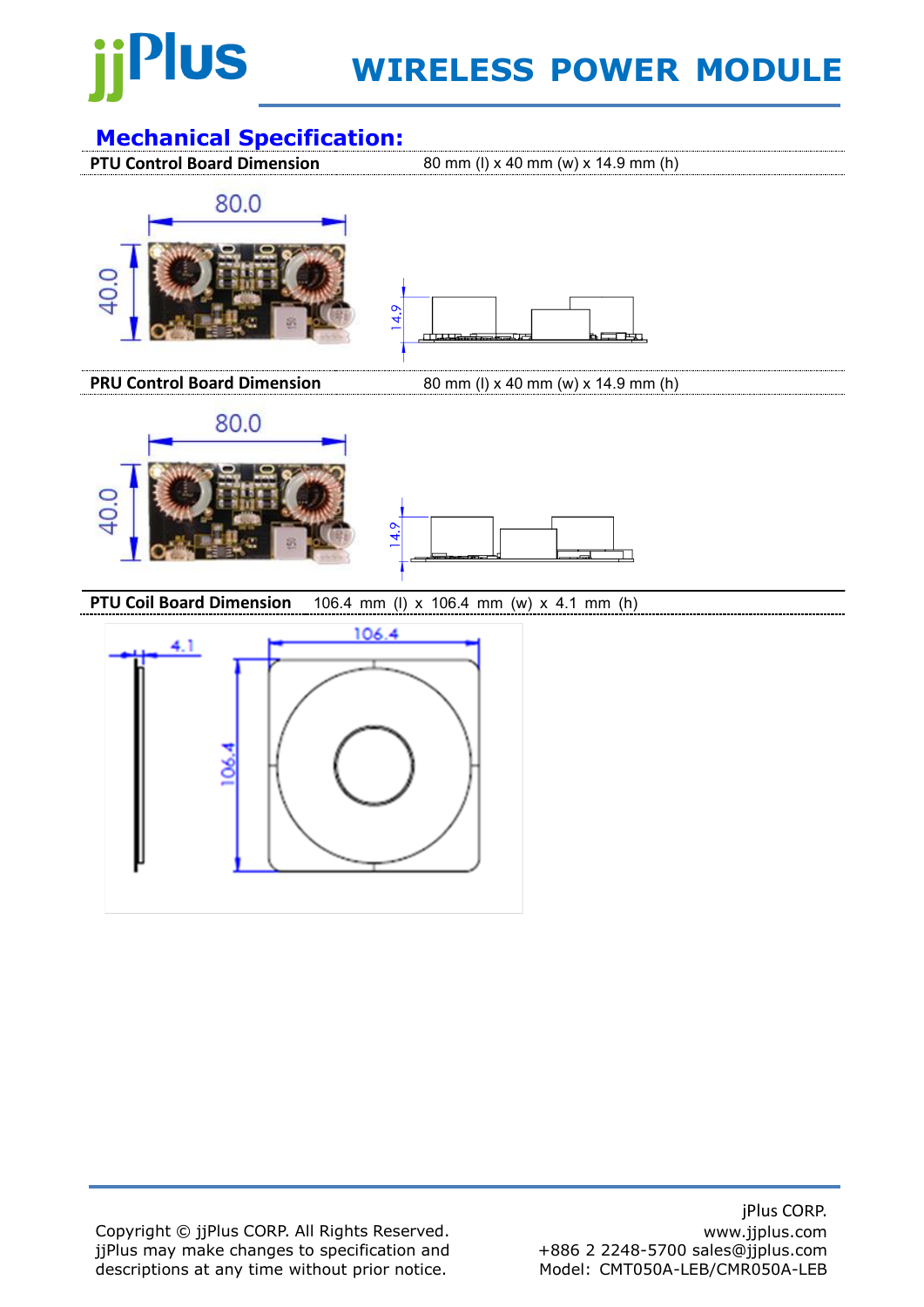

# **WIRELESS POWER MODULE**

**PRU Coil Board Dimension** 106.4 mm (l) x 106.4 mm (w) x 4.1 mm (h)



### **Bottom View**

**CMT050A-LEB CMR050A-LEB**



Copyright © jjPlus CORP. All Rights Reserved. jjPlus may make changes to specification and descriptions at any time without prior notice.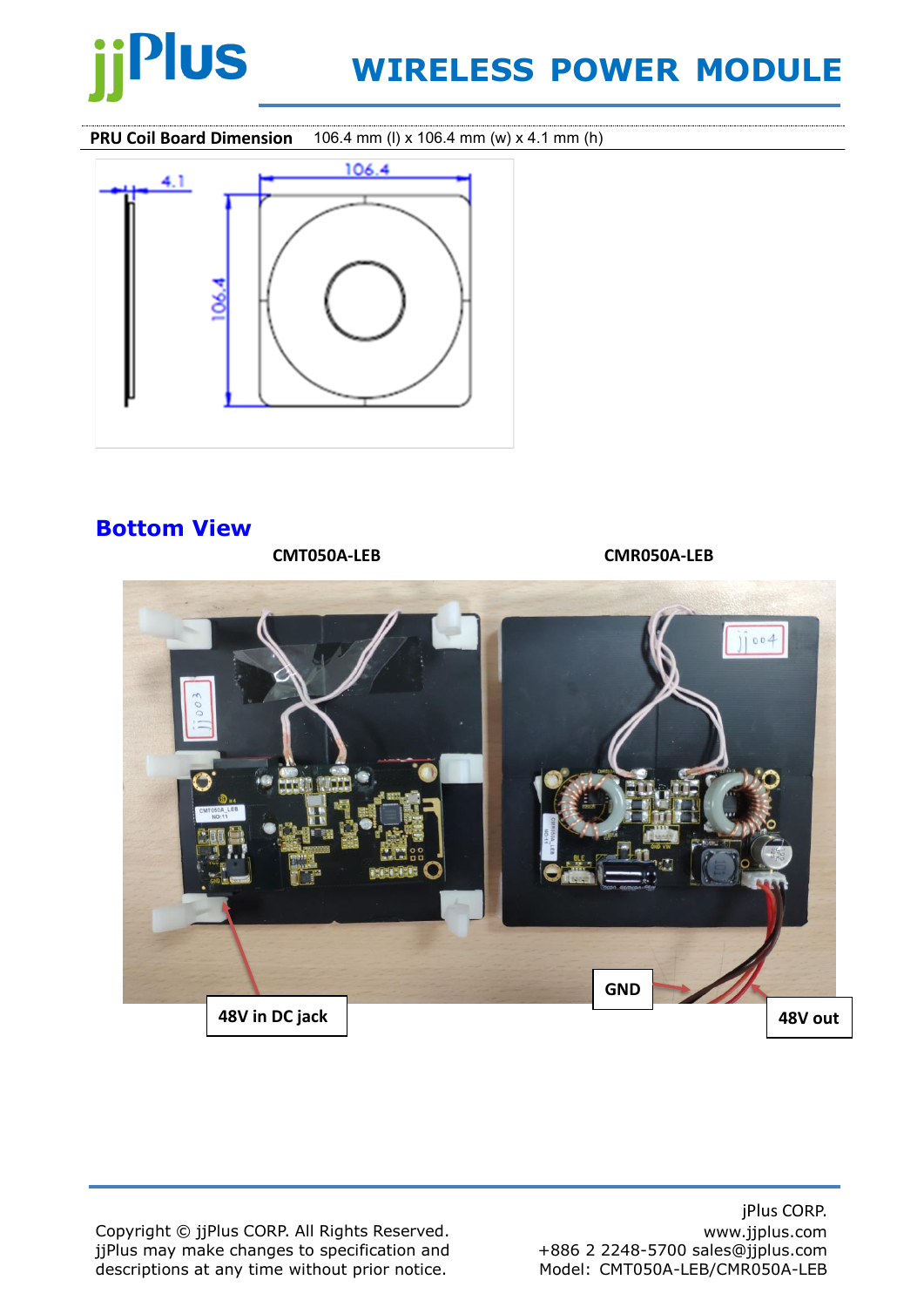# Plus

# **WIRELESS POWER MODULE**

## **Top View**

**CMT050A-LEB CMR050A-LEB**

### **Operating scenario (Z distance = 2cm ~ 5cm)**



Copyright © jjPlus CORP. All Rights Reserved. jjPlus may make changes to specification and descriptions at any time without prior notice.

jPlus CORP. www.jjplus.com +886 2 2248-5700 sales@jjplus.com Model: CMT050A-LEB/CMR050A-LEB